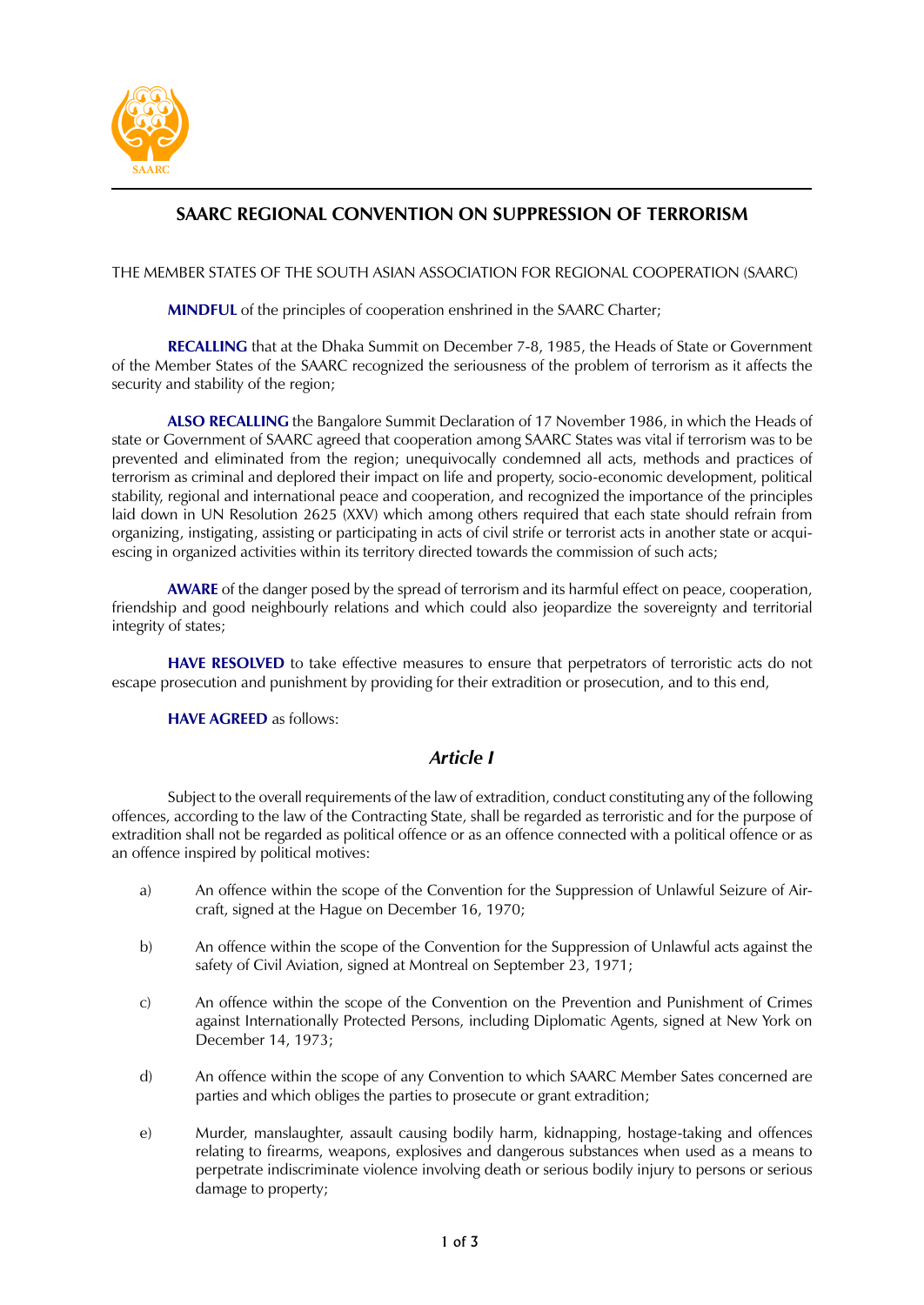$f$ An attempt or conspiracy to commit an offence described in sub-paragraphs (a) to (e), aiding, abetting or counseling the commission of such an offence or participating as an accomplice in the offences so described.

## Article II

For the purpose of extradition between SAARC Member States, any two or more Contracting States may, by agreement, decide to include any other serious offence involving violence, which shall not be regarded as a political offence or an offence connected with a political offence or an offence inspired by political motives.

# **Article III**

 $1.$ The provisions of all extradition treaties and arrangements applicable between Contracting States are hereby amended as between Contracting States to the extent that they are incompatible with this Convention.

 $2.$ For the purpose of this Convention and to the extent that any offence referred to in Article I or agreed to in terms of Article II is not listed as an extraditable offence in any extradition treaty existing between Contracting States, it shall be deemed to be included as such therein.

3. Contracting States undertake to include these offences as extraditable offences in any future extradition treaty to be concluded between them.

If a Contracting State which makes extradition conditional on the existence of a treaty receives a  $4.$ request for extradition from another Contracting State with which it has no extradition treaty, the requested State may, as its option, consider this Convention as the basis for extradition in respect of the offences set forth in Article I or agreed to in terms of Article II. Extradition shall be subject to the law of the requested State.

Contracting States, which do not make extradition conditional on the existence of a treaty, shall 5. recognize the offences set forth in Article I or agreed to in terms of Article II as extraditable offences between themselves, subject to the law of the requested State.

# Article IV

A contracting State in whose territory a person suspected of having committed an offence referred to in Article I or agreed to in terms of Article II is found and which has received a request for extradition from another Contracting State, shall, if it does not extradite that person, submit the case without exception and without delay, to its competent authorities shall take their decisions in the same manner as in the case of any offence of a serious nature under the law of the State.

## **Article V**

For the purpose of Article IV, each Contracting State may take such measures as it deems appropriate, consistent with its national laws, subject to reciprocity, to exercise its jurisdiction in the case of an offence under Article I or agreed to in terms of Article II.

#### **Article VI**

A Contracting State in whose territory an alleged offender is found, shall, upon receiving a request for extradition from another Contracting State, take appropriate measures, subject to its national laws, so as to ensure his presence for purposes of extradition or prosecution. Such measures shall immediately be notified to the requesting State.

# **Article VII**

Contracting States shall not be obliged to extradite, if it appears to the requested State that by reason of the trivial nature of the case or by reason of the request for the surrender or return of a fugitive offender not being made in good faith or in the interests of justice or for any other reason it is unjust or inexpedient to